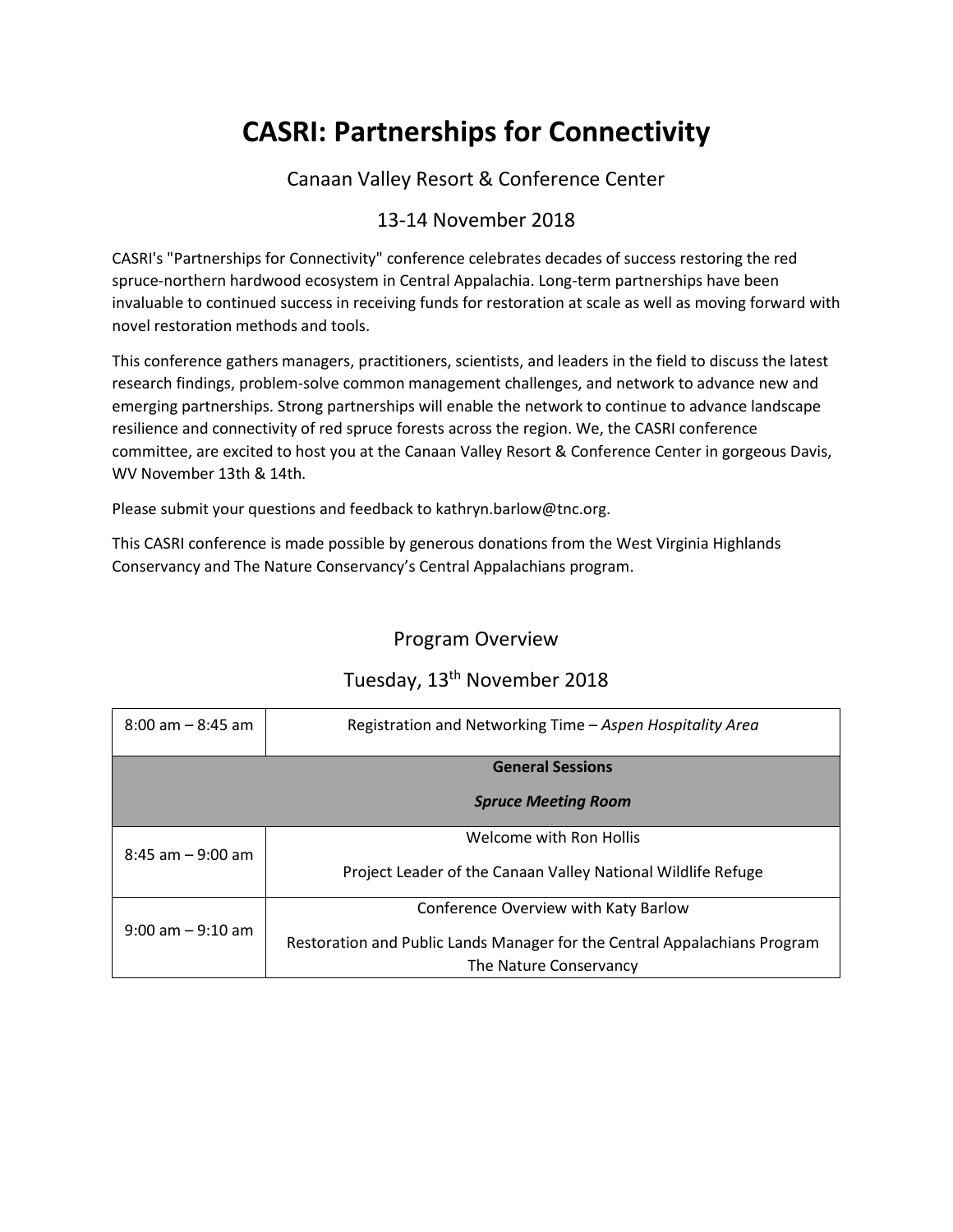|                         | Opening Remarks: Partnerships Leverage Connectivity for Conservation                                                                                                                                                                  |  |
|-------------------------|---------------------------------------------------------------------------------------------------------------------------------------------------------------------------------------------------------------------------------------|--|
|                         | Clyde Thompson, Forest Supervisor of the Monongahela National Forest<br>Thomas Minney, State Director of The Nature Conservancy in West Virginia<br>John Schmidt, Field Supervisor of the West Virginia Field Office of the U.S. Fish |  |
|                         | and Wildlife Service                                                                                                                                                                                                                  |  |
| $9:10$ am $-10:10$ am   | Presentations from each panelist                                                                                                                                                                                                      |  |
| 10:10 am $-$ 10:30 am   | Panel discussion                                                                                                                                                                                                                      |  |
| $10:30$ am $- 10:45$ am | <b>BREAK</b>                                                                                                                                                                                                                          |  |
|                         | <b>SOILS SESSION</b>                                                                                                                                                                                                                  |  |
|                         | Facilitator: Pabodha Galgamuwe, Forest Science Project Manager, TNC-MD                                                                                                                                                                |  |
| 10:45 am $-$ 11:15 am   | Soils, Ecological Sites, and Forest Restoration in the Central Appalachians                                                                                                                                                           |  |
|                         | Speaker: James A. Thompson, Professor of Soils and Land Use, WVU                                                                                                                                                                      |  |
|                         | Soil Carbon Estimation on the Monongahela National Forest: What Role Can Soil<br>Carbon Have in Forest Management?                                                                                                                    |  |
| 11:15 am $-$ 11:45 am   |                                                                                                                                                                                                                                       |  |
|                         | Speaker: Steffany Mellor, Forest Soil Scientist                                                                                                                                                                                       |  |
| 11:45 am $-$ 12:15 pm   | Exploring the Influence of Microclimate Data on Red Spruce (Picea rubens)<br><b>Presence Prediction</b>                                                                                                                               |  |
|                         | Speaker: Adrienne Nottingham, Assistant Forest Soil Scientist                                                                                                                                                                         |  |
| 12:15 $pm - 1:15$ pm    | LUNCH - Maple Meeting Room                                                                                                                                                                                                            |  |
|                         | Mingle by table topic: Soils, Wildlife, Vegetation, Climate Adaptation                                                                                                                                                                |  |
|                         | <b>WILDLIFE SESSION</b>                                                                                                                                                                                                               |  |
|                         | Facilitator: Amy Coleman, South Zone Ecologist, Monongahela National Forest                                                                                                                                                           |  |
| 1:15 pm $-$ 1:45 pm     | Partnering for Spruce and Birds: Opportunities for Greater Collaboration Between<br>the Appalachian Mountains Joint Venture and CASRI                                                                                                 |  |
|                         | Speaker: Todd Fearer, Coordinator for the Appalachian Mountains Joint Venture                                                                                                                                                         |  |
| 1:45 pm $-$ 2:15 pm     | Wildlife and Ecological Restoration: Habitat Conditions, Treatment Responses, and<br><b>Adaptive Management</b>                                                                                                                       |  |
|                         | Speaker: Corinne Diggins, Postdoctoral Researcher, VA Tech                                                                                                                                                                            |  |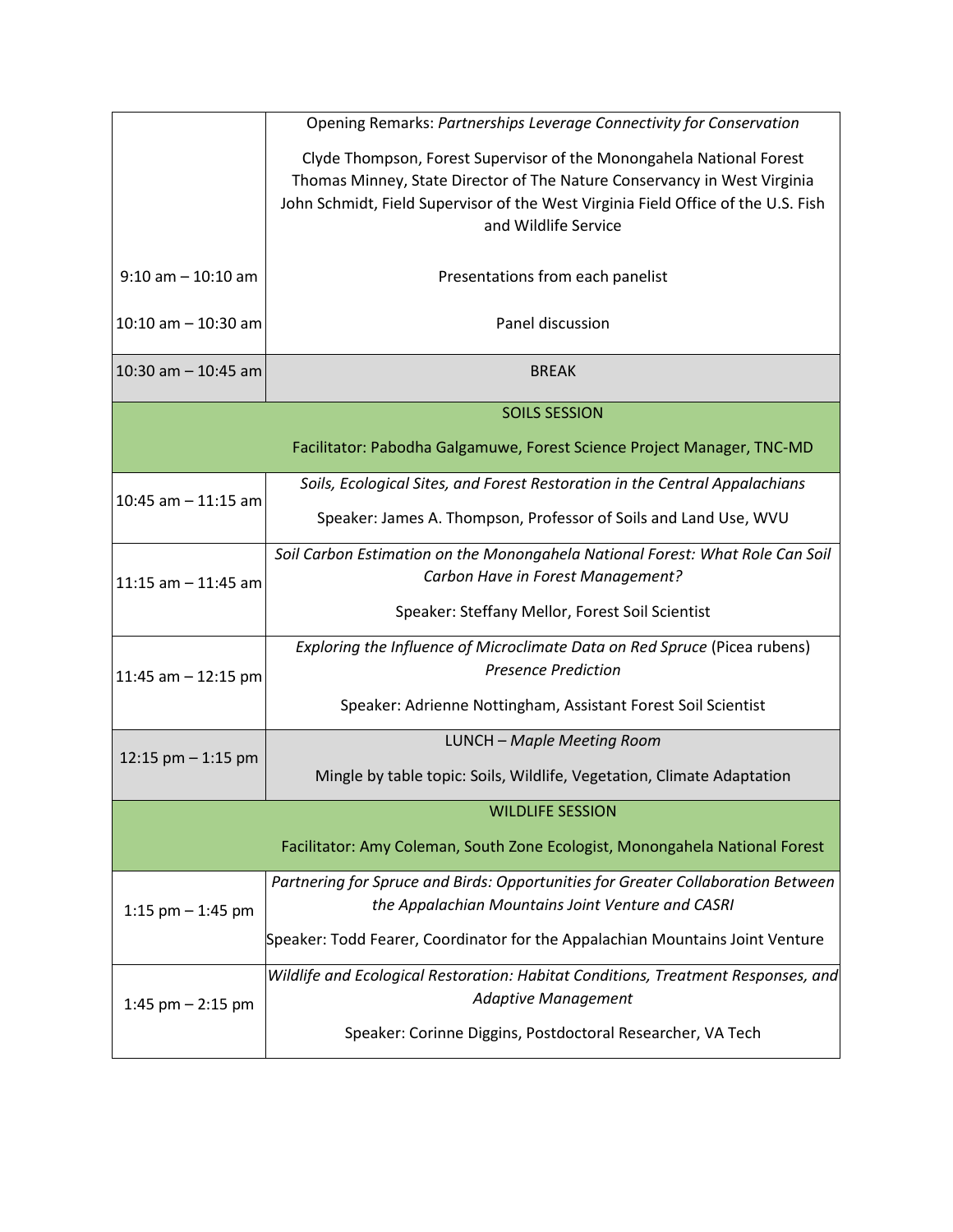| $2:15$ pm $- 2:45$ pm     | S to the Fourth Power: Spruce, Spodosols, Squirrels, and Saprophytes, aka Using<br>ESDs to Describe and Manage the Habitat of WV Northern Flying Squirrel<br>(Glaucomys sabrinus fuscus) in WV |  |
|---------------------------|------------------------------------------------------------------------------------------------------------------------------------------------------------------------------------------------|--|
|                           | Speakers: Shane Jones, Wildlife Biologist, MNF; Jason Teets, Soil Scientist, USDA                                                                                                              |  |
| $2:45$ pm $-3:15$ pm      | <b>COFFEE BREAK</b>                                                                                                                                                                            |  |
|                           | Wildlife speakers available for questions                                                                                                                                                      |  |
| <b>VEGETATION SESSION</b> |                                                                                                                                                                                                |  |
|                           | Facilitator: Douglas Manning, North Zone Ecologist, Monongahela National Forest                                                                                                                |  |
|                           | Relative Abundance of Habitats and Species in Greatest Conservation Need in the                                                                                                                |  |
| $3:15$ pm $-3:45$ pm      | High Alleghenies Conservation Focus Area                                                                                                                                                       |  |
|                           | Speaker: Jim Vanderhorst, Natural Heritage Program Ecologist, WV DNR                                                                                                                           |  |
| $3:45$ pm $-4:15$ pm      | Red spruce recovery in the Central Appalachian Mountains                                                                                                                                       |  |
|                           | Speaker: Justin M. Mathias, Ruby Doctoral Fellow, WVU                                                                                                                                          |  |
|                           | <b>Outcome-Based Restoration Monitoring</b>                                                                                                                                                    |  |
| 4:15 pm $-$ 4:45 pm       | Speaker: Ben Rhodes, Ecological Restoration Coordinator, TNC                                                                                                                                   |  |
|                           | Forest Ecosystem Restoration for Climate Resilience in the Central Appalachians                                                                                                                |  |
| 4:45 pm $-5:15$ pm        | Speaker: Campbell Moore, Director of the Central Appalachians Whole System<br>program, TNC                                                                                                     |  |
|                           | <b>BREAK and POSTER SESSION</b>                                                                                                                                                                |  |
| 5:15 pm $-7:00$ pm        | Vegetation Session speakers available for questions                                                                                                                                            |  |
|                           | Posters presenters available for questions - Aspen Hospitality Area                                                                                                                            |  |
|                           | <b>DINNER - Maple Meeting Room</b>                                                                                                                                                             |  |
| 7:00 pm $-9:00$ pm        | Shades of Death: How temporal and spatial landscape connectivity enabled our<br>spruce ecosystem to survive insects, fire, drought, ax, acid rain, and climate<br>change                       |  |
|                           | Dinner Speaker: Rodney Bartgis                                                                                                                                                                 |  |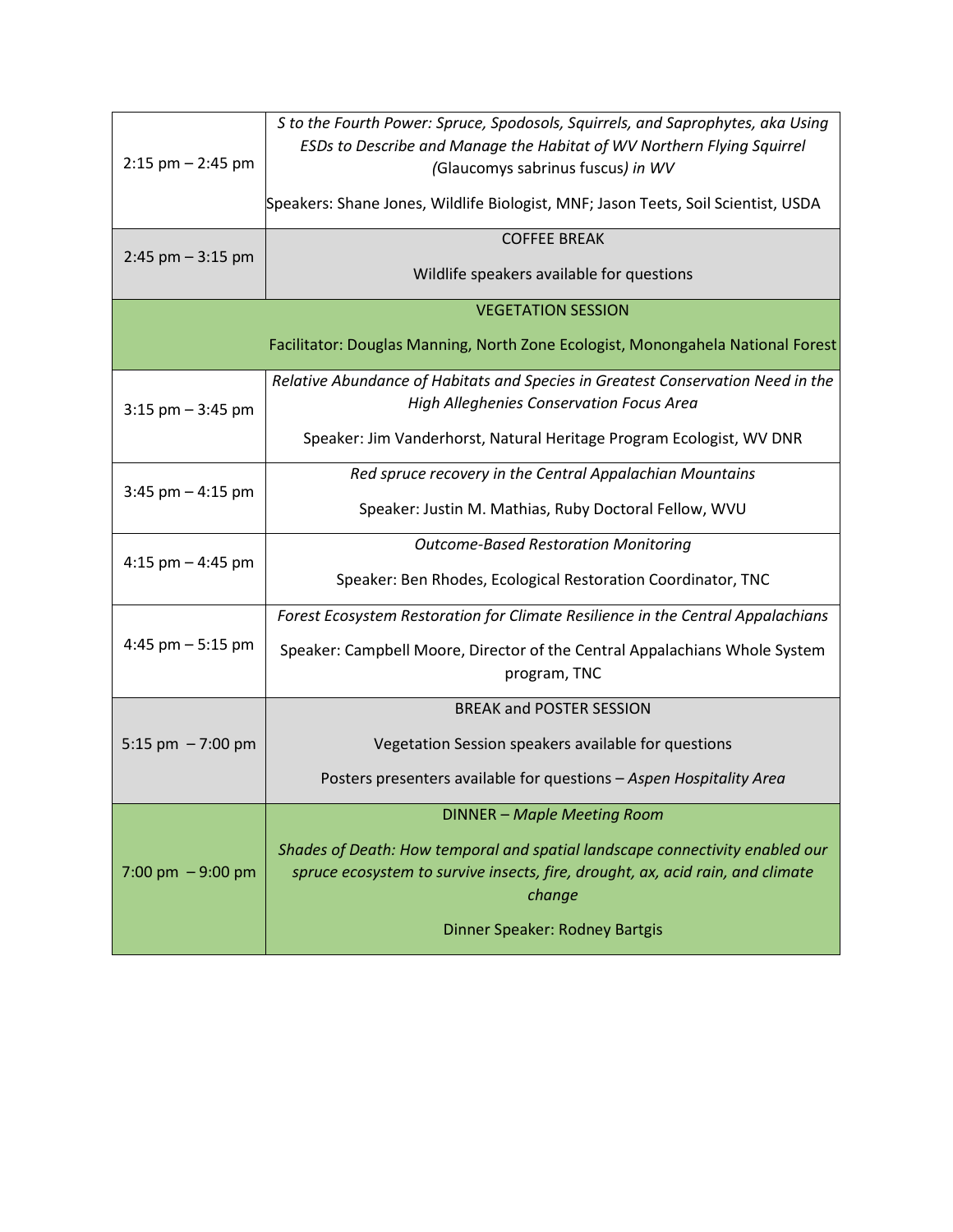| $8:00$ am $-8:30$ am    | Registration and Networking Time - Aspen Hospitality Area                                                                            |  |  |
|-------------------------|--------------------------------------------------------------------------------------------------------------------------------------|--|--|
| <b>General Sessions</b> |                                                                                                                                      |  |  |
|                         | <b>Spruce Meeting Room</b>                                                                                                           |  |  |
|                         | Opening Remarks on Partnership:                                                                                                      |  |  |
| $8:30$ am $-9:00$ am    | Implementing the Forestry Reclamation though Partnerships                                                                            |  |  |
|                         | Speaker: Scott D. Eggerud, Forester, OSMRE                                                                                           |  |  |
|                         | PLENARY                                                                                                                              |  |  |
| $9:00$ am $-9:50$ am    | Combining experiments, spatial models, and the paleorecord to explore climate<br>adaptation in forest trees                          |  |  |
|                         | Speaker: Matt Fitzpatrick, Assistant Professor, UM                                                                                   |  |  |
|                         | <b>PRACTITIONERS' PERSPECTIVES</b>                                                                                                   |  |  |
|                         | Introduction of Ecosystem Services Incorporation into Land Management and                                                            |  |  |
| $9:50$ am $-10:20$ am   | Restoration on the Monongahela National Forest                                                                                       |  |  |
|                         | Speaker: Stephanie J. Connolly, Forest Soil Scientist, MNF                                                                           |  |  |
| $10:20$ am $- 10:40$ am | <b>BREAK</b>                                                                                                                         |  |  |
|                         | Morning session speakers available for questions                                                                                     |  |  |
|                         | Panel Discussion: Spruce Release Science and Implementation                                                                          |  |  |
| 10: 40 am $-$ 12:00 pm  | Facilitator: Ben Rhodes, Ecological Restoration Coordinator, TNC                                                                     |  |  |
|                         | Panelists: Dr. James Rentch, WVU; Dr. Melissa Thomas-Van Gundy, USFS; Ben<br>Rhodes, TNC-WV; Travis Miller, WVDOF                    |  |  |
|                         | LUNCH - Maple Meeting Room                                                                                                           |  |  |
| 12:00 pm $-$ 1:15 pm    | CASRI Trivia Game - Facilitated by Hannah Worton, Appalachian Forest Heritage<br>Area Americorps for the Monongahela National Forest |  |  |
|                         | <b>FIELD TRIPS</b>                                                                                                                   |  |  |
| 1:15 $pm - 5:00$ pm     | 10 Years of Public and Private Spruce Ecosystem Restoration in Canaan Valley                                                         |  |  |
|                         | Guides: Dawn Washington, Wildlife Biologist, CVNWR; Mike Powell, Director of<br>Lands, TNC-WV                                        |  |  |
|                         | Carpooling is encouraged. High clearance, all-wheel drive vehicles are required.                                                     |  |  |

## Wednesday, 14<sup>th</sup> November 2018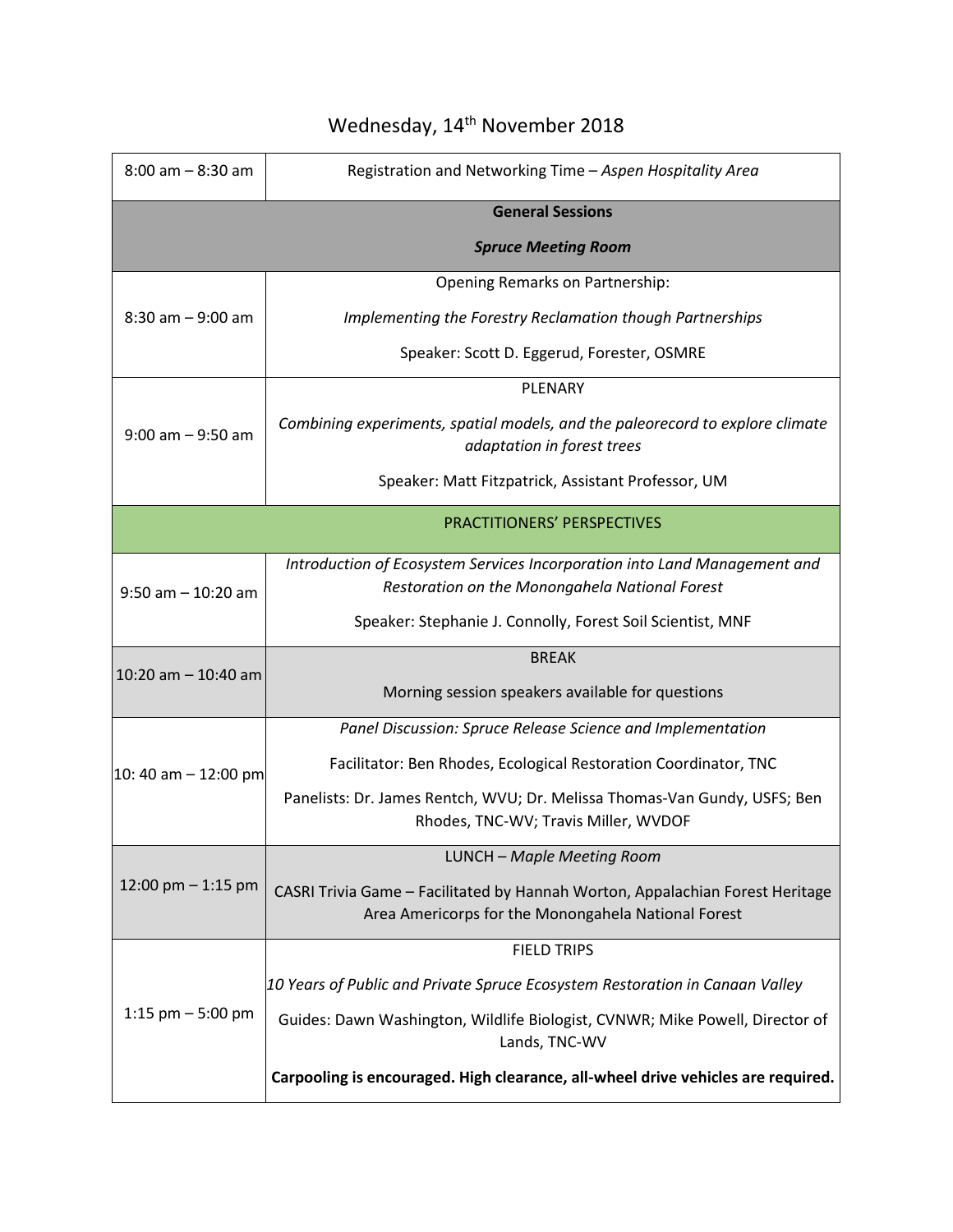# Abstracts - Tuesday, 13<sup>th</sup> November 2018

| <b>Opening Remarks on Partnership</b>                                                                                                                                                                 | Facilitator - Katy Barlow,                                               | $9:10$ am $-10:30$ am |  |
|-------------------------------------------------------------------------------------------------------------------------------------------------------------------------------------------------------|--------------------------------------------------------------------------|-----------------------|--|
|                                                                                                                                                                                                       | <b>Restoration and Public Lands</b>                                      |                       |  |
|                                                                                                                                                                                                       | <b>Manager, TNC-Central Apps</b>                                         |                       |  |
|                                                                                                                                                                                                       | Partnerships Leverage Connectivity for Conservation                      |                       |  |
|                                                                                                                                                                                                       |                                                                          |                       |  |
|                                                                                                                                                                                                       | <b>PANELISTS</b>                                                         |                       |  |
|                                                                                                                                                                                                       | Clyde Thompson, Forest Supervisor of the Monongahela National Forest     |                       |  |
|                                                                                                                                                                                                       | Thomas Minney, State Director of The Nature Conservancy in West Virginia |                       |  |
| John Schmidt, Field Supervisor of the West Virginia Field Office of the U.S. Fish and Wildlife Service                                                                                                |                                                                          |                       |  |
| CASRI partners - public agencies, non-profits, and dedicated citizen volunteers - have made red                                                                                                       |                                                                          |                       |  |
| spruce ecosystem restoration throughout its historic footprint in the Central Appalachians a reality.                                                                                                 |                                                                          |                       |  |
| 'Partnership' is more than a 'buzz' word for the committed individuals and teams in the CASRI                                                                                                         |                                                                          |                       |  |
| network who believe that to drive forward a shared vision on a landscape scale it takes genuine                                                                                                       |                                                                          |                       |  |
| listening and sharing across viewpoints, and collaborative planning. Our panelists are leaders in their                                                                                               |                                                                          |                       |  |
| organizations who have facilitated the CASRI partnership that enables and leverages connectivity of                                                                                                   |                                                                          |                       |  |
| ecosystems and partners for conservation. From the perspective of their organization each panelist                                                                                                    |                                                                          |                       |  |
| will speak to meeting the challenges and opportunities that a successful multi-stakeholder                                                                                                            |                                                                          |                       |  |
| partnership contributes to landscape resilience in the Central Appalachians.                                                                                                                          |                                                                          |                       |  |
| <b>Soils Session</b>                                                                                                                                                                                  | Facilitator - Pabodha                                                    | 10:45 am $-$ 12:15 pm |  |
|                                                                                                                                                                                                       | Galgamuwe, Forest Science                                                |                       |  |
|                                                                                                                                                                                                       | <b>Project Manager, TNC-MD</b>                                           |                       |  |
| Soils, Ecological Sites, and Forest Restoration in the Central Appalachians                                                                                                                           |                                                                          |                       |  |
| Speaker: James A. Thompson, Professor of Soils and Land Use                                                                                                                                           |                                                                          |                       |  |
| Authors: James A. Thompson <sup>1</sup> and Stephanie J. Connolly <sup>2</sup>                                                                                                                        |                                                                          |                       |  |
| <sup>1</sup> Division of Plant and Soil Sciences, West Virginia University                                                                                                                            |                                                                          |                       |  |
| <sup>2</sup> USDA Forest Service, Monongahela National Forest                                                                                                                                         |                                                                          |                       |  |
| Soil surveys have provided baseline data for land use planning in the United States since the early<br>20th century. Ecological Site Descriptions (ESD) are complementary land management tools that  |                                                                          |                       |  |
|                                                                                                                                                                                                       |                                                                          |                       |  |
| integrate historic and local knowledge of ecosystems paired with field data to describe ecological<br>dynamics. Often, USDA-NRCS soil surveys are used as the foundation for many ESD. Recent work by |                                                                          |                       |  |
| NRCS and USFS staff identified significant acreage of previously unrepresented Spodosols in areas                                                                                                     |                                                                          |                       |  |
| associated with historic and current red spruce forests on the Monongahela National Forest (MNF)                                                                                                      |                                                                          |                       |  |
| and surrounding privately held lands. Since 2010 several MLRA Soil Survey projects have been                                                                                                          |                                                                          |                       |  |
| conducted in Pendleton, Pocahontas, and Randolph Counties, WV, resulting in over 300 soil profiles                                                                                                    |                                                                          |                       |  |
| descriptions which focused on identifying spodic morphology. As a result, one new soil series (Wildell,                                                                                               |                                                                          |                       |  |
| a Haplorthod) was developed and one existing soil series (Mandy) was reclassified as a Spodic                                                                                                         |                                                                          |                       |  |
| Dystrudept. Consequently large tracts of land in WV were remapped to reflect these changes. This                                                                                                      |                                                                          |                       |  |
| remapping effort also supported the development of ESD in this region. This presentation discusses                                                                                                    |                                                                          |                       |  |
| the development of two ESD in historic red spruce habitat in West Virginia, and how those ESD were                                                                                                    |                                                                          |                       |  |
| used to inform land management decisions. The development of these ESD was and continues to be<br>essential for land management planning to support red spruce restoration, soil carbon management,   |                                                                          |                       |  |
|                                                                                                                                                                                                       |                                                                          |                       |  |
| and expansion of Cheat Mountain Salamander (Plethodon nettingi) and Virginia Northern Flying                                                                                                          |                                                                          |                       |  |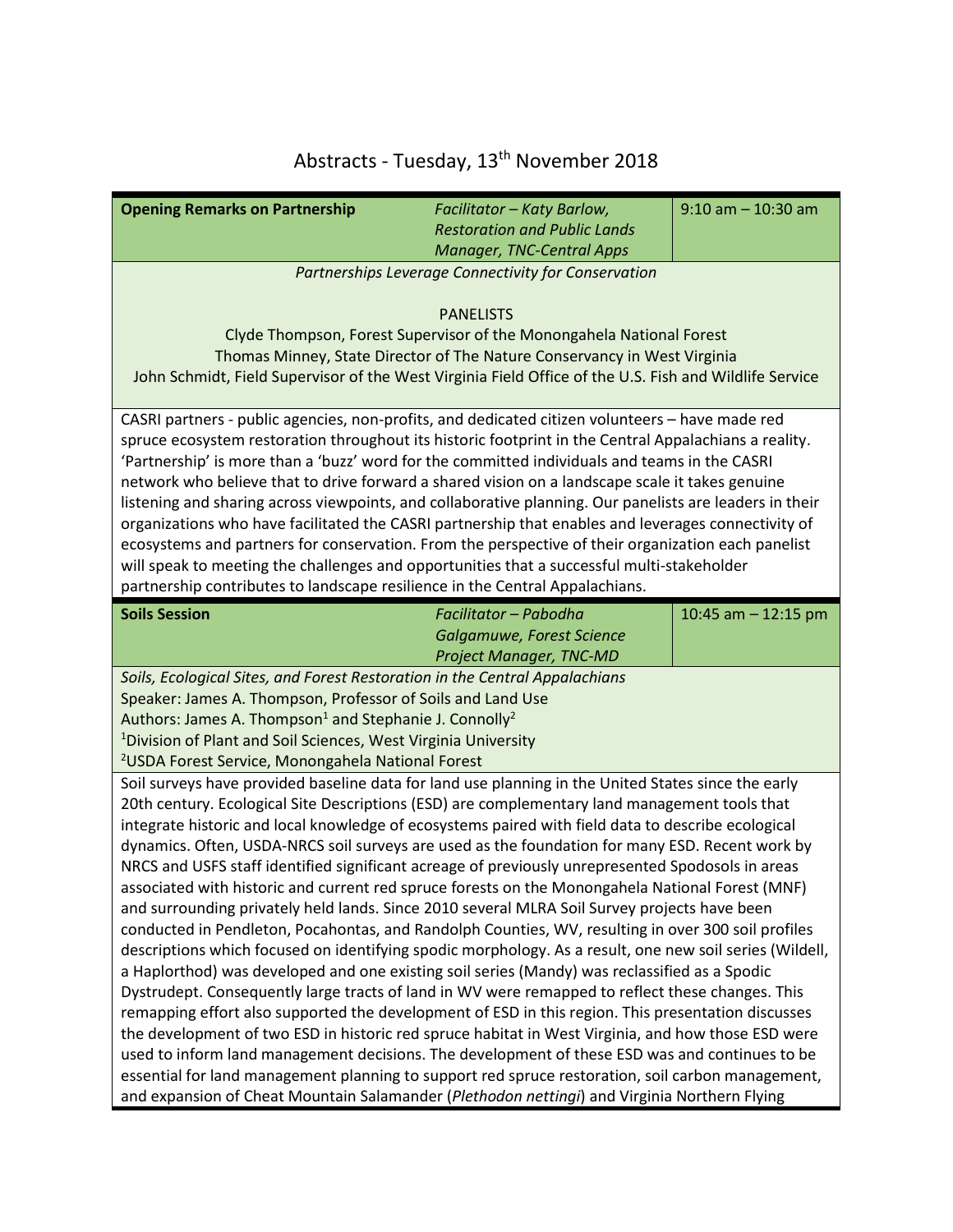Squirrel (*Glaucomys sabrinus fuscus*) habitat while simultaneously allowing for targeted profitable timber management.

*Soil Carbon Estimation on the Monongahela National Forest: What Role Can Soil Carbon Have in Forest Management?*

Speakers: Steffany Mellor, Forest Soil Scientist

Authors: Steffany Mellor<sup>1</sup>, Frederica Wood<sup>2</sup>, Adrienne Nottingham<sup>1</sup>, Stephanie J. Connolly<sup>1</sup>, and Pamela J. Edwards<sup>2</sup>

<sup>1</sup>USDA Forest Service, Monongahela National Forest

<sup>2</sup>USDA Forest Service, Northern Research Station

Current land management initiatives on the Monongahela National Forest (MNF) include interdisciplinary red spruce restoration projects that will help to restore soil carbon, improve habitat for threatened species, and protect important ecosystem services. Toward that end, the MNF soil resource staff has built a soil chemistry database over the past 20 years, which is now being used to develop a Forest-wide spatial soil carbon layer in GIS. Source data include descriptions and soil chemistry results from samples collected by MNF staff, Natural Resource Conservation Service (NRCS), and cooperating academic institutions. All data were collected by horizon from soil pedons following NRCS standards. Pedons primarily were located in project areas to provide data for environmental analyses, with the earliest sampling focused on characterizing soils for their sensitivity to acidification by atmospheric deposition. More recent sampling locations have been included to target questions centered on red spruce restoration and carbon sequestration. MNF data along with historic NRCS data collected within the MNF are being used in geographically-weighted regression (GWR) analyses to estimate and map carbon stores. Initial data analyses compared mineral carbon stores by source (MNF vs. NRCS), geologic formation, forest type, and soil order. No differences were found by data source, so all data were included in subsequent analyses. Data also were not different by geologic formation. Preliminary GWR results indicate that topographic variables and vegetation indices are the most important environmental covariates for predicting mineral soil carbon on the MNF, with coefficient of determination ( $R^2$ ) values ranging from 0.34 to 0.47 (mean = 0.39). Unexpectedly, pedons associated with conifer forests and Spodosols or Spodic complexes, respectively, had significantly lower carbon stores than other forest types or soil orders. Explanations for these results include decreases in mineral carbon from soil disturbances by exploitative clearcutting and wildfires that occurred early in the  $20<sup>th</sup>$  century. Our results show that soils associated with hardwood forest types, often ignored for carbon management, have potential to sequester substantial amounts of carbon. In addition, with time, restoration of red spruce forests and underlying Spodosols may regain their potential to sequester much larger carbon reserves that are thought to have existed 100 to 150 years ago.

*Exploring the Influence of Microclimate Data on Red Spruce* (Picea rubens) *Presence Prediction* Speaker: Adrienne Nottingham, Assistant Forest Soil Scientist

USDA Forest Service, Monongahela National Forest

Models predicting red spruce (*Picea rubens*) presence are used to guide forest restoration efforts; however, previous efforts have not utilized site-specific microclimate data. In this study, local air temperature, soil temperature, and soil moisture data were collected at 20 randomly-located plots in a small (5.4 km<sup>2</sup>), high-elevation watershed (781-1424 m). Measured microclimate data were aggregated into variables thought to be associated with red spruce physiological requirements, extrapolated across the watershed, and combined with topographic attributes as inputs for a commonly-used species distribution model, Maximum Entropy. Area under the receiver operating characteristic curve (AUC) values for models using only topographic, air temperature, soil temperature, or soil moisture variables were 0.80, 0.79, 0.78 and 0.69 respectively. The most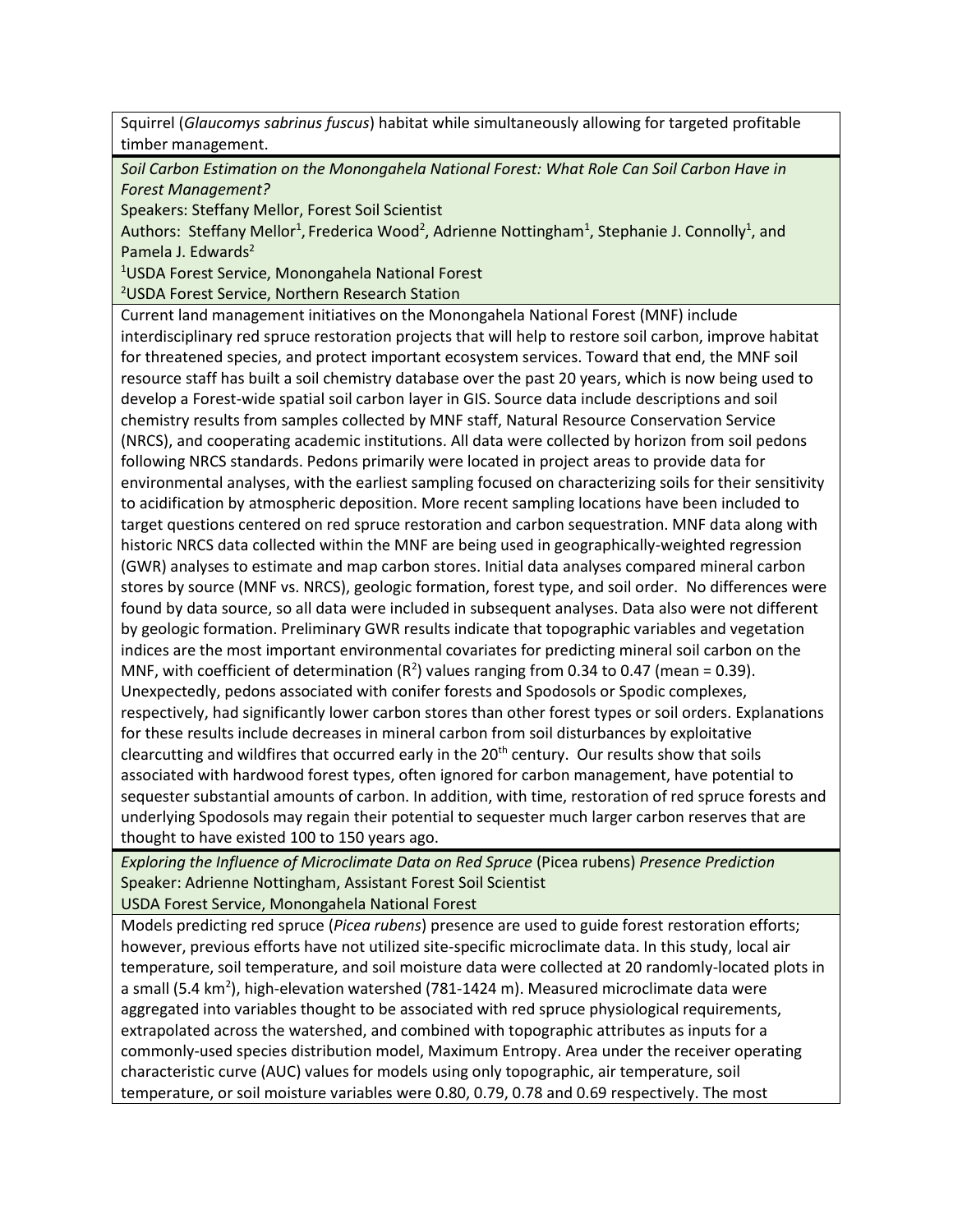important topographic and microclimatic variables from these runs were combined in a final model that yielded an AUC value only slightly better than preliminary run with only topographic variables. Highest relative occurrence rates of red spruce for both the topographic-only model and the final model were predicted within cold air drainage ways rather than on higher elevation ridgetops. Therefore, focusing restoration efforts in coves adjacent to ridgetops and shoulders could improve ecosystem connectivity, which is especially important for species endemic to red spruce ecosystems.

| <b>Wildlife Session</b> | Facilitator – Amy Coleman,         | $1:15$ pm $-2:45$ pm |
|-------------------------|------------------------------------|----------------------|
|                         | South Zone Ecologist,              |                      |
|                         | <b>Monongahela National Forest</b> |                      |

*Partnering for Spruce and Birds: Opportunities for Greater Collaboration Between the Appalachian Mountains Joint Venture and CASRI*

Speaker: Todd Fearer, Coordinator for the Appalachian Mountains Joint Venture Appalachian Mountains Joint Venture

The Appalachian Mountains Joint Venture (AMJV) is one of 21 U.S. Fish and Wildlife Service Migratory Bird Joint Ventures. The mission of the AMJV is to restore and sustain viable populations of native birds and their habitats in the Appalachian Mountains Joint Venture region through effective, collaborative partnerships. The AMJV is a self-directed partnership with a 22-member management board consisting of state agencies, federal agencies, and several NGOs involved in conservation in the Appalachians. Conservation and restoration of high elevation spruce stands throughout the Appalachians has been of the AMJV's priorities since its inception in 2008, and many of our partners are actively engaged in both the Central and Southern Appalachia Spruce Restoration Initiatives. The AMJV recently completed a new 5-year strategic plan that included increased collaboration with other conservation partnerships in the Appalachians as a high priority. This presentation will provide an overview of the AMJV's work in the Appalachians and our new strategic plan, focusing on collaborative opportunities to work with CASRI that will provide mutual benefits to both partnerships.

*Wildlife and Ecological Restoration: Habitat Conditions, Treatment Responses, and Adaptive Management*

Speaker: Corinne Diggins, Postdoctoral Researcher

Department of Fish and Wildlife Conservation, Virginia Tech

Appalachian spruce-fir forests host a variety of rare species that are either endemic to the region or are disjunct populations of northern latitude species at their most southern distribution. Due to past industrial logging, acid precipitation, introduced pests, and climate change, the extent and quality of these forests were greatly reduced. As a result, many of the species associated with Appalachian spruce-fir forests are rare and of conservation concern on the state and/or federal level. Therefore, rare, sensitive, or endangered wildlife tend to be a main management driver to conserve existing spruce forests or to recover the extent of this forest type. Successful conservation and ecological restoration require an understanding of wildlife responses across a gradient of structural, temporal, and spatial scales. Ecological restoration uses reference conditions to guide restoration treatments and post-restoration management. However, for wildlife, reference conditions do not typically exist. I will focus this talk on how understanding wildlife habitat needs, monitoring wildlife responses to treatment, and designing restoration in adaptive management framework are important to ensuring restoration enhances habitat for rare and endangered wildlife.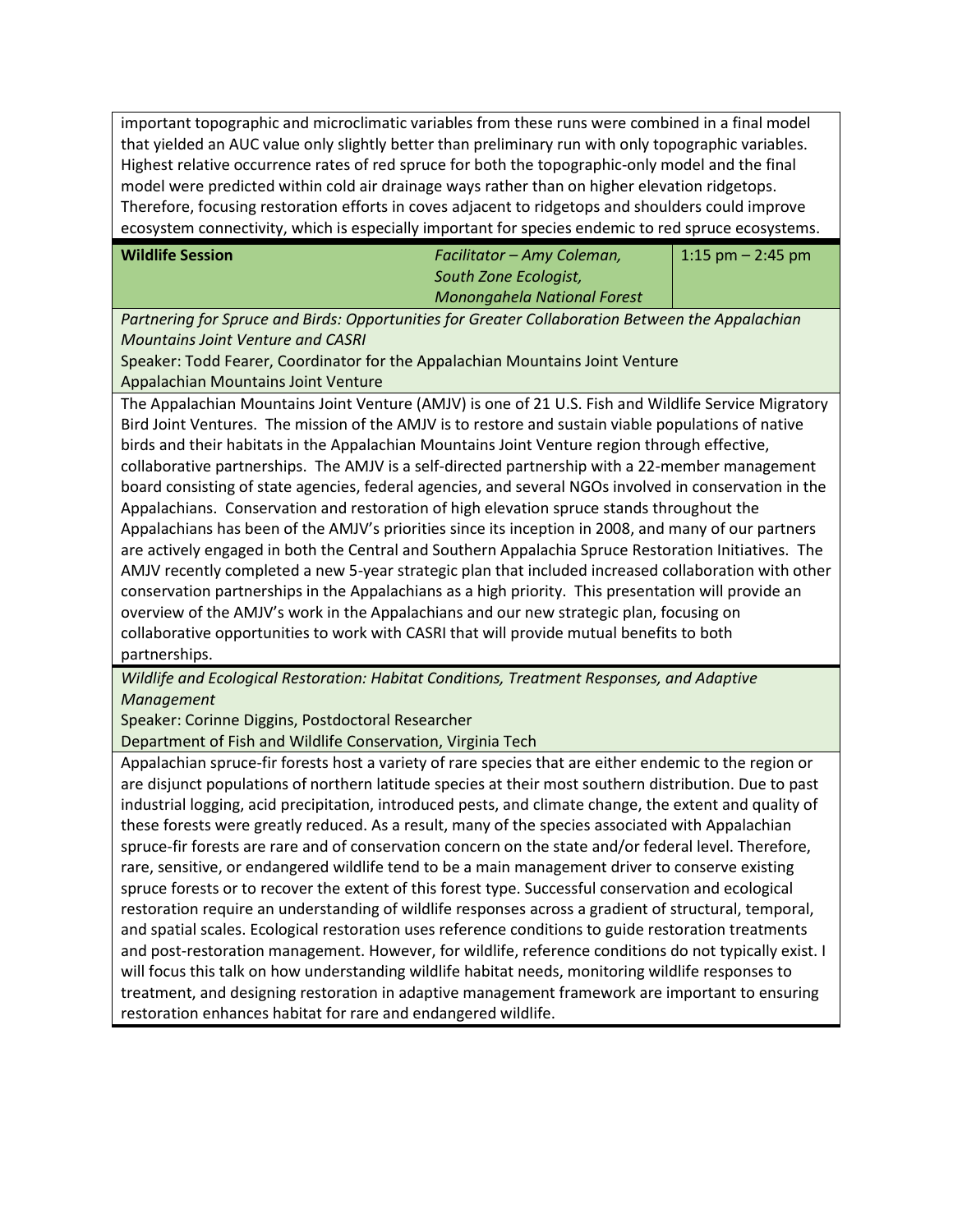*S to the Fourth Power: Spruce, Spodosols, Squirrels, and Saprophytes, aka Using ESDs to Describe and Manage the Habitat of WV Northern Flying Squirrel (*Glaucomys sabrinus fuscus*) in WV* Speakers: Shane Jones<sup>1</sup>, Wildlife Biologist; Jason Teets<sup>2</sup>, Soil Scientist <sup>1</sup>USDA Forest Service, Monongahela National Forest

<sup>2</sup>USDA Natural Resources Conservation Services

Ecological Site Descriptions (ESDs) are reports that describe the biophysical properties of ecological sites, vegetation and surface soil properties of reference conditions that represent pre-European vegetation and historical range of variability. The descriptions include a state-and-transition model and text, and a description of ecosystem services provided by the ecological site. Ecological sites are linked to one or more map unit components of one or more soil map units. The West Virginia Natural Resources Conservation Service and Monongahela National Forest have partnered to create ESDs on soil map unit components derived from high elevation Devonian shale and sandstone materials. Soil Scientists have recently acknowledged the evidence of podzolization within these materials that historically was not documented in published soil surveys. These "podzolized" soils provide clues to the historic range of red spruce and red spruce-hardwood forests. The exploitative logging and subsequent slash fires during and following the industrial logging period from 1880-1920 severely degraded soils and reduced the extent of red spruce on the landscape. Fortunately, some fragmented patches of red spruce and red spruce-hardwood forest (reference communities) with the accompanying 'old soils' that contain folistic epipedons escaped disturbance in areas difficult to access or slash fire was absent. Refugia for rare species such as WV Northern Flying Squirrel (NFS) exist as fragments across its historic range. Two ESDs have been approved and correlated. The Spodic Shale Upland Conifer Forest consists of a red spruce-eastern hemlock/intermediate woodfern species assemblage. The Spodic Intergrade Shale Upland Hardwood and Conifer Forest consists of a red maple-red spruce/intermediate woodfern species assemblage. These sites are associated with new map unit components that recognize the influence of podzolization across the landscape; the soil components are classified as Spodosols and Spodic Dystrudepts. Using these ESDs conservationists are informed about appropriate locations for spruce planting and release of red spruce for restoration of NFS habitat. Land managers and practitioners can use these ESDs to target restoration efforts and set trajectories for NFS habitat composition and structure.

| <b>Vegetation Session</b> | <b>Facilitator - Douglas Manning,</b><br>$13:15 \text{ pm} - 5:15 \text{ pm}$                                                                                                                                                                                                                                                                                                                                                                                |
|---------------------------|--------------------------------------------------------------------------------------------------------------------------------------------------------------------------------------------------------------------------------------------------------------------------------------------------------------------------------------------------------------------------------------------------------------------------------------------------------------|
|                           | North Zone Ecologist,                                                                                                                                                                                                                                                                                                                                                                                                                                        |
|                           | Monongahela National Forest                                                                                                                                                                                                                                                                                                                                                                                                                                  |
| .<br>$-1$                 | $\mathbf{a} \cdot \mathbf{b} = \mathbf{a} \cdot \mathbf{b} + \mathbf{b} \cdot \mathbf{c} + \mathbf{b} \cdot \mathbf{c} + \mathbf{b} \cdot \mathbf{c} + \mathbf{c} \cdot \mathbf{c} + \mathbf{c} \cdot \mathbf{c} + \mathbf{c} \cdot \mathbf{c} + \mathbf{c} \cdot \mathbf{c} + \mathbf{c} \cdot \mathbf{c} + \mathbf{c} \cdot \mathbf{c} + \mathbf{c} \cdot \mathbf{c} + \mathbf{c} \cdot \mathbf{c} + \mathbf{c} \cdot \mathbf{c} + \mathbf{c} \cdot \math$ |

*Relative Abundance of Habitats and Species in Greatest Conservation Need in the High Alleghenies Conservation Focus Area*

Speaker: Jim Vanderhorst, Natural Heritage Program Ecologist West Virginia Division of Natural Resources Wildlife Section

Three key elements identified in State Wildlife Action Plans (SWAPs) are habitats, Species in Greatest Conservation Need (SGCN), and Conservation Focus Areas (CFAs). West Virginia's SWAP was submitted to and accepted by the U. S. Fish and Wildlife Service in 2015 and we are now developing conservation plans for each of 21 CFAs. To inform this process I conducted a spatial analysis of habitats and SGCN that occur in CFAs. Relative abundance of a SGCN in a CFA is calculated as the number of occurrences of the SGCN in that CFA divided by the total number of occurrences in the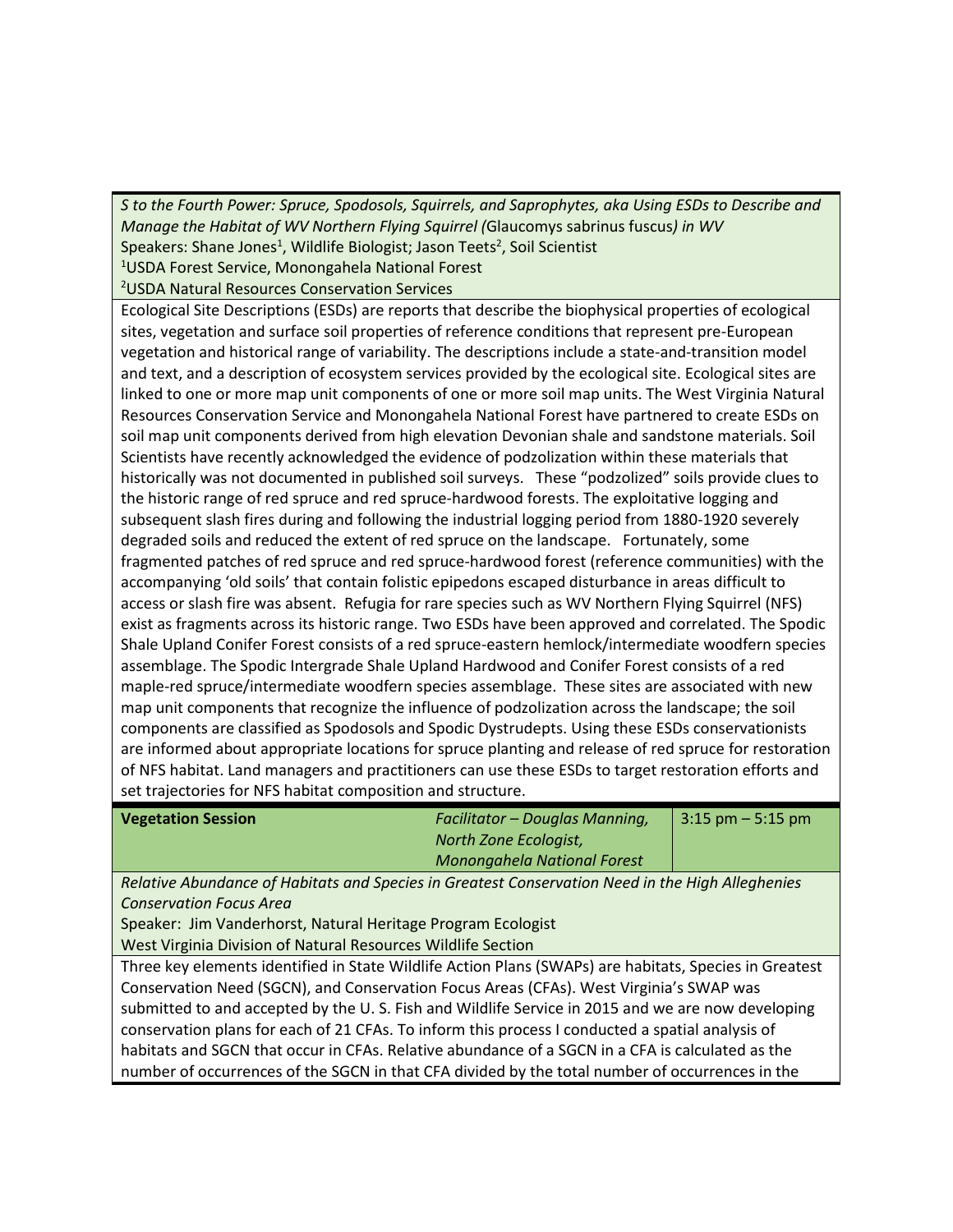state. This metric helps identify which species are most important for conservation in each CFA. I conducted a similar analysis for habitats. Results will be presented for the High Alleghenies CFA.

*Red spruce recovery in the Central Appalachian Mountains*

Speaker: Justin M. Mathias, Ruby Doctoral Fellow

Authors: Justin M. Mathias<sup>1</sup> and Richard B. Thomas<sup>2</sup>

<sup>1</sup>Department of Biology, West Virginia University

<sup>2</sup>Professor and Chair of The Department of Biology, West Virginia University

In the 45 years after legislation of the Clean Air Act, there has been tremendous progress in reducing acidic air pollutants in the eastern United States, yet limited evidence exists that cleaner air has improved forest health. We investigated the influence of recent environmental changes on the growth and physiology of red spruce (*Picea rubens* Sarg.) trees, a key indicator species of forest health, spanning three locations along a 100 km transect in the Central Appalachian Mountains. We incorporated a multiproxy approach using 75‐year tree ring chronologies of basal tree growth, carbon isotope discrimination (∆13C, a proxy for leaf gas exchange), and δ<sup>15</sup>N (a proxy for ecosystem N status) to examine tree and ecosystem level responses to environmental change. Results reveal the two most important factors driving increased tree growth since *ca*. 1989 are reductions in acidic sulfur pollution and increases in atmospheric CO<sub>2</sub>, while reductions in pollutant emissions of  $NO<sub>x</sub>$  and warmer springs played smaller, but significant roles. Tree ring  $Δ<sup>13</sup>C$  signatures increased significantly since 1989, concurrently with significant declines in tree ring δ<sup>15</sup>N signatures. These isotope chronologies provide strong evidence that simultaneous changes in C and N cycling, including greater photosynthesis and stomatal conductance of trees and increases in ecosystem N retention, were related to recent increases in red spruce tree growth and are consequential to ecosystem recovery from acidic pollution. This study documents the complex environmental interactions that have contributed to the recovery of red spruce forest ecosystems from pervasive acidic air pollution beginning in 1989, about 15 years after acidic pollutants started to decline in the United States.

*Outcome-Based Restoration Monitoring*

Speaker: Ben Rhodes, Ecological Restoration Coordinator

The Nature Conservancy, West Virginia Chapter

Over the past decade, CASRI has implemented several different monitoring protocols to gauge the efficacy of its red spruce restoration projects. Those monitoring efforts have had mixed results, as practitioners and researchers have attempted to balance the need for meaningful quantitative data against practical concerns like staff availability and funding. Despite these difficulties, CASRI has gained valuable insights from its monitoring programs. This presentation will discuss those findings, the pros and cons of each major monitoring protocol, and potential steps towards establishing a set of protocols that benefits researchers and practitioners alike.

*Forest Ecosystem Restoration for Climate Resilience in the Central Appalachians* Speaker: Campbell Moore, Director of the Central Appalachians Whole System program The Nature Conservancy

West Virginia's high elevation red spruce forests are part of a much larger conservation landscape that spans the Appalachians and connects the southern blue ridge nearly to the boreal forest. This presentation will help put CASRI's important work in this larger landscape context. Over 80 scientists, led by The Nature Conservancy (TNC), have invested a decade of research into identifying the landscapes in North America where natural systems have the greatest ability to adapt to climate change. This presentation will provide a brief overview of that science and how TNC implements and uses that science to guide our work, including CASRI's role in advancing these larger conservation visions.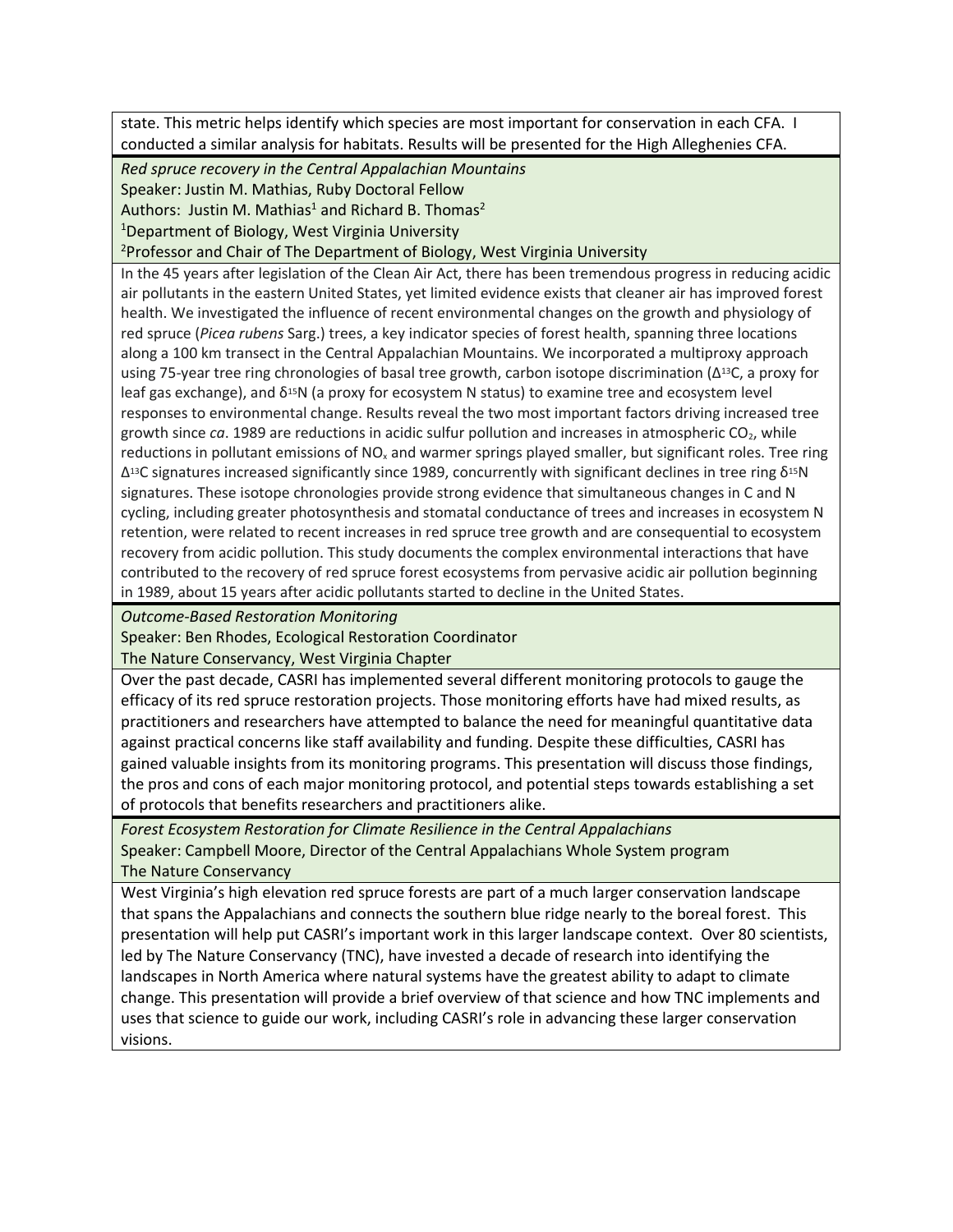**Poster Session** 5:15 pm – 7:00 pm

*Rock-Eating Fungi Trace Fossils in US Spodosols and Possible Implications for Red Spruce Restoration in West Virginia*

Presenter: James E. Leonard

Authors: James E. Leonard<sup>1</sup>, James A. Thompson<sup>1</sup>, Kathleen C. Benison<sup>2</sup>

<sup>1</sup>Division of Plant and Soil Sciences, West Virginia University, Morgantown, WV

<sup>2</sup>Department of Geology and Geography, West Virginia University, Morgantown, WV

The existing habitat of red spruce (*Picea rubens*) within the high-elevation forests of West Virginia has been significantly reduced due to intensive logging in the late 19th and early 20th century, followed by wildfires, disease, and soil erosion that reduced spruce regeneration. Efforts are now being made to restore spruce habitat within its historic extent. It is known that red spruce and other gymnosperms form symbiotic relationships with ectomycorrhizal fungus (EcM) species, enabling greater access to nutrients for the host plant. It has also been documented that EcM can tunnel into sand- and silt-sized grains of feldspar, contributing to the overall weathering process and nutrient acquisition in a nutrient limited environment—while leaving behind distinctive micropores within the mineral grains. We looked for the presence of fungal tunnels in the high-elevation Spodosols of WV and archived USDA-NRCS samples from across the US. Thin sections from eluvial horizons, representing Spodosols from WV and seven other states were examined with optical petrography to identify distinctive EcM fungi tunnels in feldspar mineral grains. Images depicting tunneled minerals were taken from each thin section, and the intensity of weathering and frequency of tunneling were compared with soil and site characteristics of the sample locations to better understand possible relationships. Out of 18 total NRCS samples, eight pedons were found to exhibit EcM tunneling with various degrees of hyphal weathering, while four of the five samples from WV also contained these same fungal trace fossils. All pedons containing hyphal weathering were associated with coniferous

and/or ericaceous vegetation, including red spruce. These trace fossils of past EcM tunneling may be useful as an indicator to identify and delineate historic red spruce habitat and, therefore, potential restoration sites.

*Continued Research on the Federally Threatened Cheat Mountain Salamander: Movement and Genetics*

Author and Presenter: Dawn Washington, Wildlife Biologist

Canaan Valley National Wildlife Refuge

In 2016, a wildlife underpass was constructed on a Canaan Valley National Wildlife Refuge ski trail. From December to April, this trail is heavily traversed by skiers of White Grass Ski Touring Center. The trail travels through red spruce forest, habitat to the federally threated Cheat Mountain Salamander (CMS). CMS are endemic to only 5 counties in West Virginia and rely on cool, moist habitat to breathe through their skin. To assess whether the trail is causing fragmentation in the CMS population, in 2017 habitat assessments and mark-recapture surveys began around the underpass. Every CMS found was marked with a unique fluorescent elastomer for future identification to investigate the movement of CMS. This year, the project has been expanded to include genetic sampling at the underpass site along with two other sites within the refuge. Tail clips from each site were taken and sent to West Virginia University for analysis to determine the similarities and differences between these three isolated populations. Currently, 44 CMS have been marked and 93 genetic samples have been collected.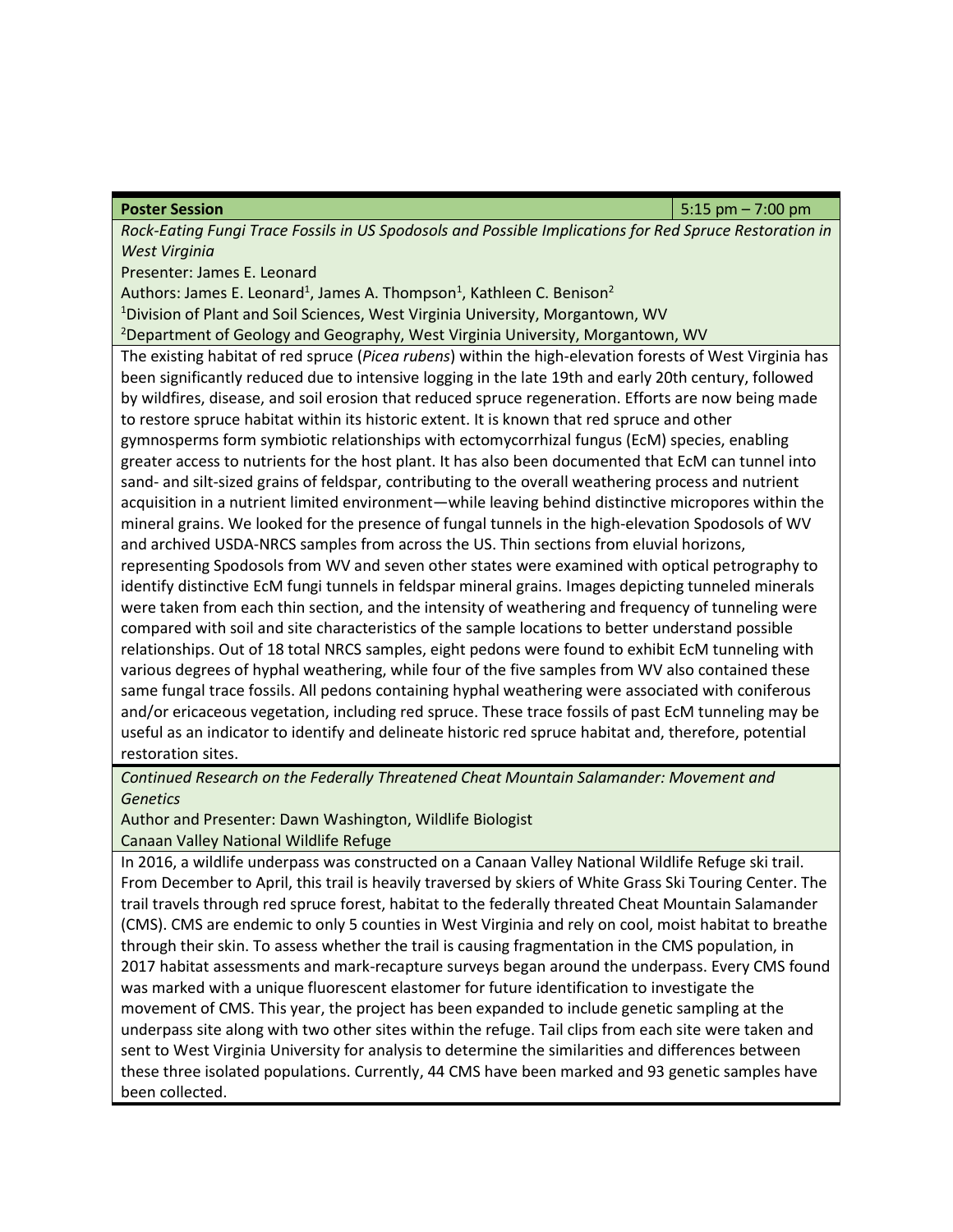*The Monongahela National Forest's high elevation spruce & spruce-northern hardwood habitats and the species that rely on them – conservation challenges and opportunities* Author and Presenter: Catherine M. Johnson, Wildlife Program Manager USDA Forest Service, Monongahela National Forest

*Mineland restoration of red spruce in the Monongahela National Forest* Authors: Jenna Happach and Hannah Wroton, Appalachian Forest Heritage Area AmeriCorps USDA Forest Service, Monongahela National Forest

Mower Tract and Sharp Knob areas of the Monongahela National Forest comprise over 40,300 acres of historic red spruce habitat that has been damaged by almost a century of logging and mining. The USFS has created a long-term restoration initiative to restore these historic red spruce-hardwood habitats, beginning with the Mower Tract in 2011 and continuing with Sharp Knob in 2018. Postmining reclamation laws mandated that the areas be replanted and recontoured to prevent erosion, but the heavy equipment caused the soil to become deeply impacted which prevents many plants from effectively seeding. Additionally, non-native plant species were introduced, causing the land to become locked in arrested-succession where few native species can grow. The loss of native species affected local watersheds, carbon sequestration, and the habitats of over 135 species of concern. To combat mineland degradation, intensive restoration processes are necessary. Deep ripping to decompact the soils, the creation of wetlands, increasing red spruce habitat connectivity, and intensive planting of locally adapted native plants are ways that the USFS is restoring these historic areas.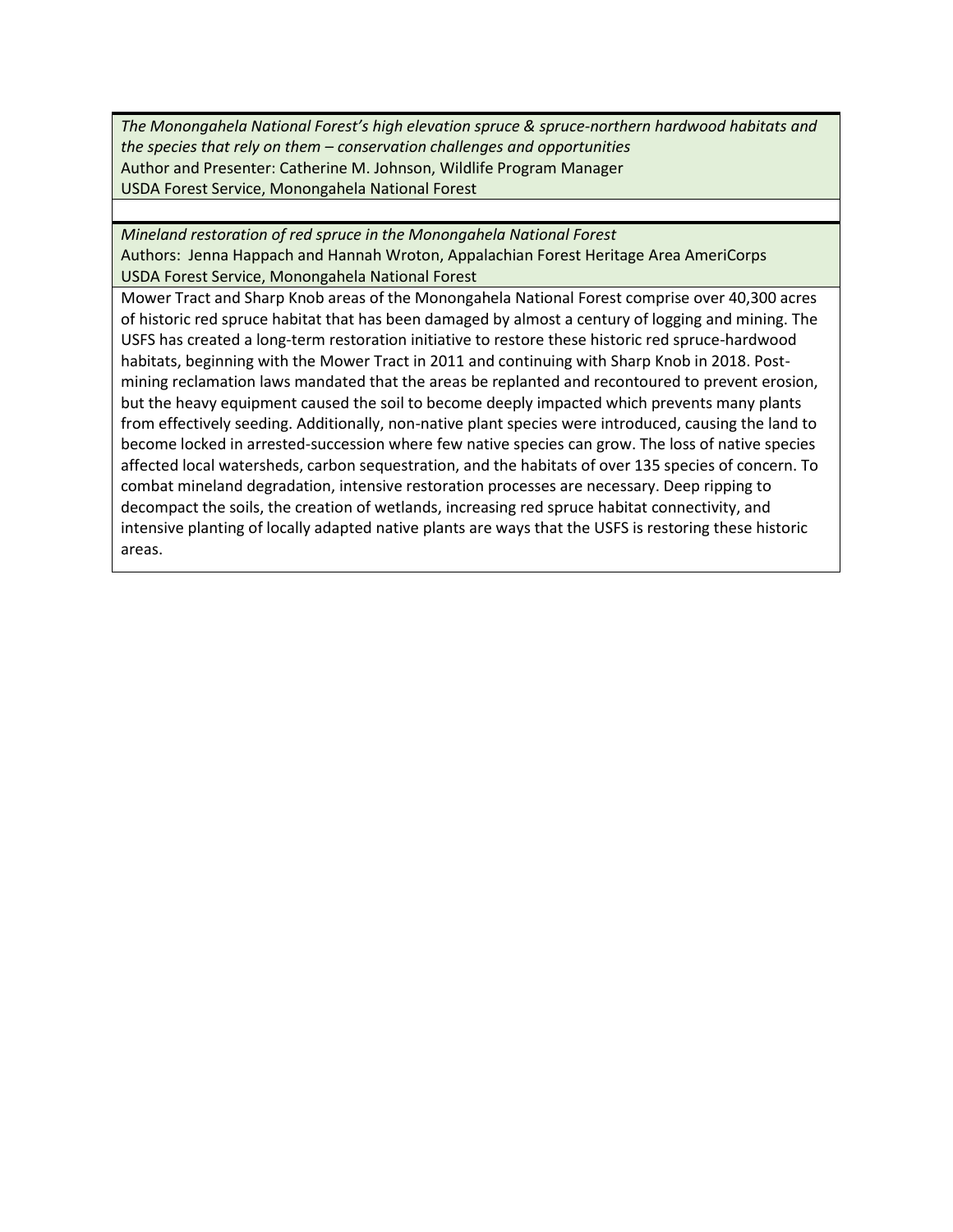## Abstracts - Wednesday, 14<sup>th</sup> November 2018

| <b>Opening Remarks on Partnerships</b>                                                                                                                                                             | $8:30$ am $-9:00$ am  |  |  |
|----------------------------------------------------------------------------------------------------------------------------------------------------------------------------------------------------|-----------------------|--|--|
| Implementing the Forestry Reclamation though Partnerships                                                                                                                                          |                       |  |  |
| Speaker: Scott D. Eggerud, Forester                                                                                                                                                                |                       |  |  |
| Office of Surface Mining Reclamation and Enforcement, West Virginia                                                                                                                                |                       |  |  |
| Overview of ARRI and the FRA.                                                                                                                                                                      |                       |  |  |
| <b>Plenary: Climate Adaptation</b>                                                                                                                                                                 | $9:00$ am $-9:50$ am  |  |  |
| Combining experiments, spatial models, and the paleorecord to explore climate adaptation in forest                                                                                                 |                       |  |  |
| trees                                                                                                                                                                                              |                       |  |  |
| Speaker: Matt Fitzpatrick, Assistant Professor                                                                                                                                                     |                       |  |  |
| Authors: Matt Fitzpatrick <sup>1</sup> , Stephen Keller <sup>2</sup>                                                                                                                               |                       |  |  |
| <sup>1</sup> Appalachian Lab, University of Maryland Center for Environmental Science                                                                                                              |                       |  |  |
| <sup>2</sup> Department of Plant Biology, University of Vermont                                                                                                                                    |                       |  |  |
| High elevation coniferous forests dominated by the foundational species red spruce (Picea rubens                                                                                                   |                       |  |  |
| Sarg.) are biodiversity hotspots in the Central Appalachians, representative of boreal forest                                                                                                      |                       |  |  |
| ecosystems typically restricted to eastern Canada and New England. Understanding how global                                                                                                        |                       |  |  |
| change may impact red spruce is important for planning purposes, but presents a number of                                                                                                          |                       |  |  |
| challenges. A prevailing paradigm is that forest trees will respond to climate change by migrating,                                                                                                |                       |  |  |
| adapting, or going extinct. However, local adaptation is a central feature of most tree species                                                                                                    |                       |  |  |
| occupying heterogeneous environments, and therefore the ability of populations to adapt or                                                                                                         |                       |  |  |
| migrate in response to climate change is likely to vary across the range of the species. Most<br>forecasts models of species responses to climate change ignore this population-level variability, |                       |  |  |
| and a lack of long time series of how tree species respond to rapid climate change hinders our                                                                                                     |                       |  |  |
| ability to develop and test these predictive models. In this talk, I will discuss ongoing efforts to                                                                                               |                       |  |  |
| tackle some of these issues, including a new project that combines insights from the paleorecord,                                                                                                  |                       |  |  |
| population genomics, spatial modeling, and common garden experiments to improve our                                                                                                                |                       |  |  |
| understanding of the past, present, and future of red spruce populations throughout the                                                                                                            |                       |  |  |
| Appalachians.                                                                                                                                                                                      |                       |  |  |
| <b>Practitioners' Perspectives</b>                                                                                                                                                                 | $9:50$ am $-12:00$ pm |  |  |
| Introduction of Ecosystem Services Incorporation into Land Management and Restoration on the                                                                                                       |                       |  |  |
| Monongahela National Forest                                                                                                                                                                        |                       |  |  |
| Speaker: Stephanie J. Connolly, Forest Soil Scientist                                                                                                                                              |                       |  |  |
| USDA Forest Service, Monongahela National Forest                                                                                                                                                   |                       |  |  |
| The Central Appalachians are comprised of intermediate- to high-elevations, which include the                                                                                                      |                       |  |  |
| headwaters for millions in the eastern US. The highest mountain ranges are topped with red spruce                                                                                                  |                       |  |  |
| forests and coves filled with hardwoods that provide the foundations for this region's biological                                                                                                  |                       |  |  |
| diversity. Despite the water values and rich ecology, legacy impacts, especially from resource                                                                                                     |                       |  |  |
| extraction during the 20th century, remain evident across both public and private lands throughout                                                                                                 |                       |  |  |
| the region.                                                                                                                                                                                        |                       |  |  |
| Cross-boundary restoration in this regional landscape can enhance the quality of life of local                                                                                                     |                       |  |  |
| communities by sustaining the ecosystem services that support clean air and water, quality                                                                                                         |                       |  |  |
| recreation opportunities, and wildlife habitat, while also protecting important forest types, such as                                                                                              |                       |  |  |
| red spruce and oak-hickory forests. Healthy forests and watersheds can help buffer the adverse                                                                                                     |                       |  |  |
| effects of air, soil, and water pollutants. Afforestation projects, sustainable forest management,                                                                                                 |                       |  |  |
| and watershed restoration practices also can reduce pollutants and sequester carbon above- and                                                                                                     |                       |  |  |